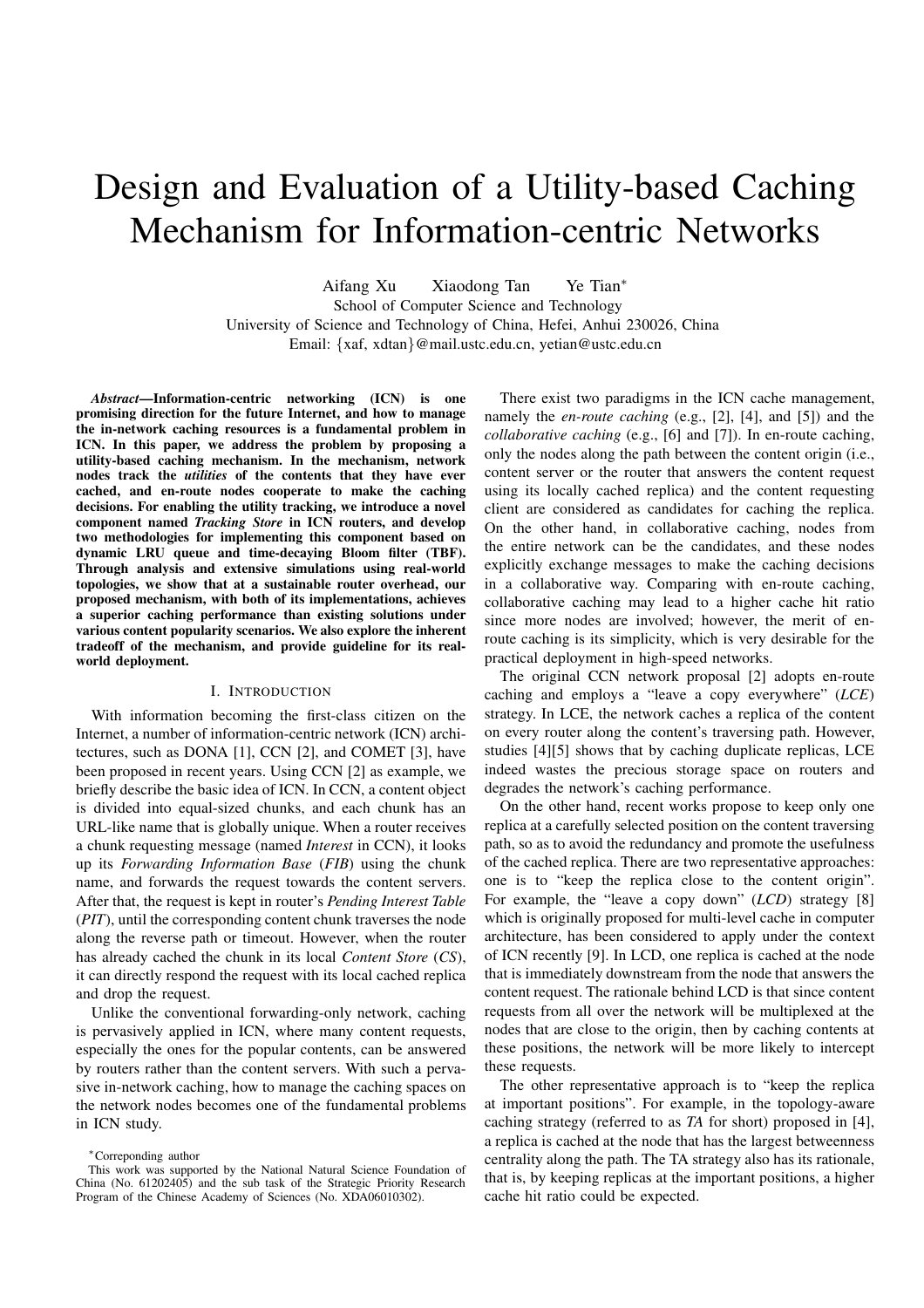In this paper, we focus on the en-route caching paradigm, and propose a utility-based caching mechanism for ICN networks. Unlike the existing solutions that are based on the metrics such as the distance from the content origin (as in LCD) and the betweenness centrality (as in TA), which only indirectly reflect the usefulness of the content replica, in our proposed mechanism, we allow a router to directly measure the *utility* of a content replica that it has ever cached, and after the replica has been evicted, the router will still track the content's utility for some time. When a new replica of the same content needs to be cached on the network, the content origin collects the utilities of the content that are tracked by the nodes along the path, and uses the information to make the caching decision. To fulfill the utility-based caching mechanism, we make the following efforts in this paper:

- We introduce a novel component named *Tracking Store* (or *TS* for short) in ICN routers for enabling the router to track the content utilities; we also extend ICN's basic content request and response messages to piggyback the utility information tracked by the en-route nodes, and assist the network to make the caching decision based on the utilities.
- We develop two methodologies based on dynamic LRU queue and time-decaying Bloom filter (TBF) to implement the TS component, and we analyze the overheads on routers that are incurred by our proposed caching mechanism.
- We extensively evaluate our proposal using real-world Internet topologies, and find that our proposed mechanism, with both of its implementations, outperforms its existing solution counterparts; we explore the mechanism's inherent tradeoff, and provide guideline for deploying it in real world.

The remainder part of this paper is organized as follows: In Section II, we propose the utility-based caching mechanism, present its implementing methodologies, and analyze its overheads; In Section III, we evaluate the performance of our proposal and compare it with existing solutions; We conclude this paper in Section IV.

#### II. UTILITY-BASED CACHING MECHANISM

# *A. The Basic Design*

We first describe the basic idea of the utility-based en-route caching mechanism. We assume that our proposed mechanism is working on a typical ICN network as in [2], where each router employs a Content Store (CS) to cache the chunk replicas.

*1) The Tracking Store component:* In our proposed mechanism, for each chunk replica cached by an ICN router in the CS component, in addition to its name and the content data, the router also keeps a counter named hit to indicate how many times this replica has been hit since it was cached. For example, for a newly cached replica, its initial hit value is the number of the arrival interfaces of the corresponding content request in PIT minus one, and if the router uses



Fig. 1. The Tracking Store (TS) component

its locally cached replica to respond a content request, the replica's associated hit value will be incremented by one.

In addition to CS, in each ICN router we introduce a new component named *Tracking Store* (or *TS* for short). As demonstrated in Fig. 1, TS employs an LRU queue where each entry tracks the *utility* of a content that the router has ever cached and evicted from CS. More specifically, each entry in TS a <key: value> pair as <  $name: (utility, t_{last}) >$ , where name is the name of the content under track, *utility* is a nonnegative value indicating how useful if the content is cached on this router, and  $t_{last}$  is the latest time that the entry was updated. Note that each entry in TS only keeps the metadata such as the name and utility value of the content without storing the actual content data, therefore a router would be able to track much more contents in TS than it is capable to cache in its CS component. A more detailed analysis on the storage overhead of the TS component can be found in Section II-B3.

As we can see in Fig. 1, when a replica of a content, say content  $x$ , is evicted from CS, the ICN router examines the replica's associated counter x.hit, if  $x.hit > 0$ , suggesting that this replica has been hit at least once, the router inserts or updates  $x$ 's corresponding entry in TS as follows: the router first looks up TS using the content's name  $x.name$ , if there is no entry for it, the router directly uses  $x.hit$ as x's utility, i.e., x.utility = x.hit, and inserts an entry like  $\langle x \rangle$  x. name :  $(x.utility, t_{cur}) >$  at the head of the LRU queue in TS, where  $t_{cur}$  is the router's current local time; On the other hand, if there already exists an entry as  $\langle x \rangle$  x. name :  $(x.utility, t_{last}) >$  in TS, the router updates x's utility using the following equation:

$$
x.utility = \begin{cases} x.hit, & \text{If } x.utility \times \rho^{t_{cur}-t_{last}} < x.hit \\ \alpha \times x.hit + (1-\alpha) \times x.utility \times \rho^{t_{cur}-t_{last}}, & \text{Else} \\ (1) \end{cases}
$$

where  $\alpha$  (0 <  $\alpha$  < 1) is the weight of the hit times of the newly evicted replica in utility, and  $\rho$  ( $0 < \rho < 1$ ) determines how utility decays over time. Equation (1) suggests that  $x$ 's utility value is indeed an exponential weighted moving average of the hit times of all the content  $x$  replicas that have ever been cached by the router; however, if the updated utility is smaller than the hit times of the newly evicted replica, i.e.,  $x.hit$ , the router directly uses  $x.hit$  as the utility value without calculating the moving average.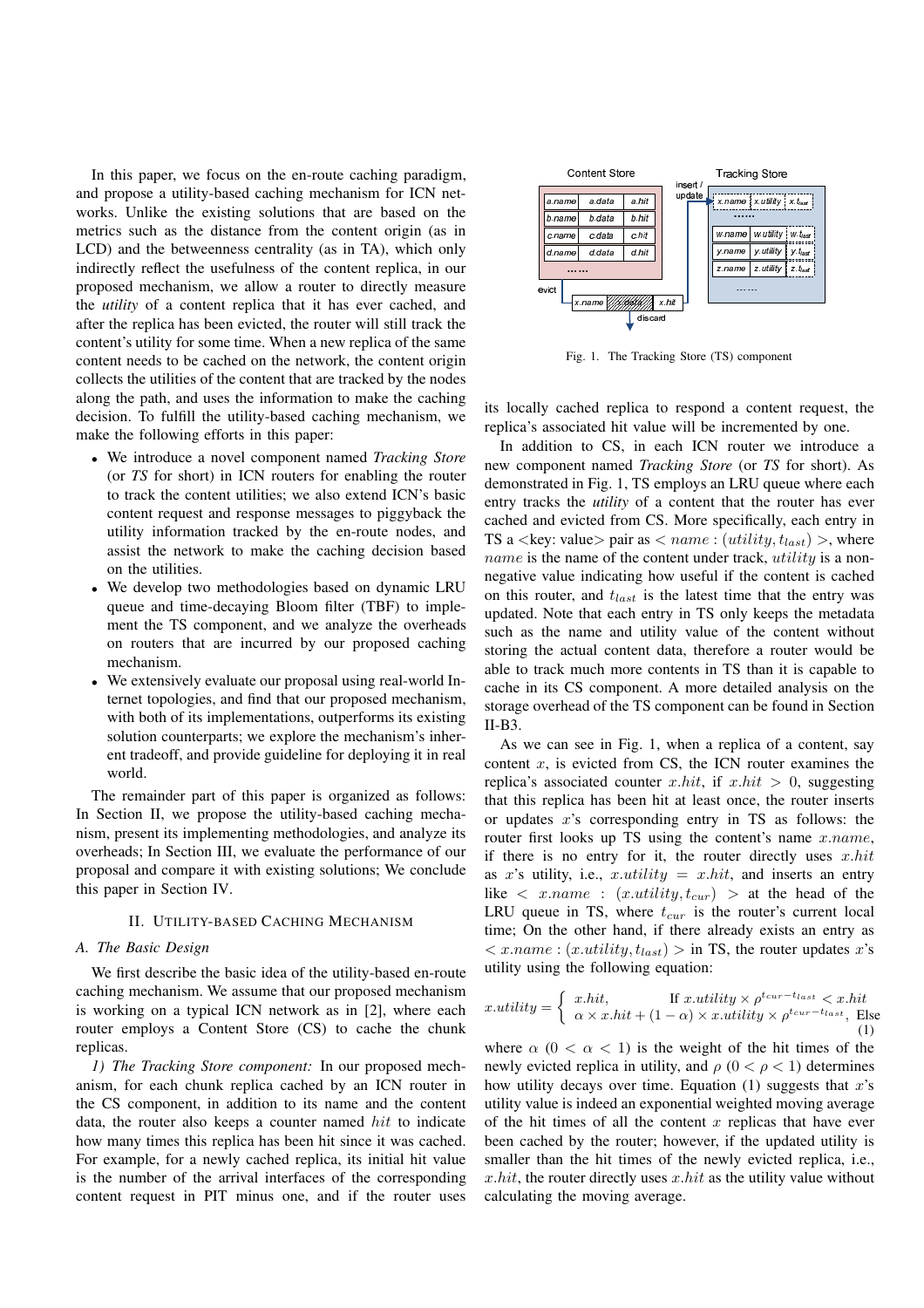| <b>Algorithm 1</b> Utility update algorithm |                                                                       |
|---------------------------------------------|-----------------------------------------------------------------------|
|                                             | 1: <b>procedure</b> UPDATE_UTILITY $(x)$                              |
| 2:                                          | $\triangleright$ x is a newly evicted replica from CS                 |
| 3:                                          | if $x.hit > 0$ then                                                   |
| 4:                                          | <b>if</b> Entry of x. <i>name</i> exists then                         |
| 5:                                          | Update $x$ 's utility using Equation $(1)$ ;                          |
| 6:                                          | Move the updated entry to the TS queue head;                          |
| 7:                                          | else                                                                  |
| 8:                                          | $x.utility \leftarrow x.hit;$                                         |
| 9:                                          | Insert a new entry $\langle x.name : (x.utility, t_{cur}) \rangle$ at |
|                                             | the TS queue head;                                                    |
| 10:                                         | end if                                                                |
| 11:                                         | end if                                                                |
|                                             | 12: end procedure                                                     |

After computing the utility value, the router removes the old entry and places a new entry with the updated utility value as  $\langle x . \text{name} : (x . \text{utility}, t_{\text{cur}}) \rangle$  at the head of the LRU queue in TS. Algorithm 1 presents a formal description of the utility update algorithm.

*2) Making caching decisions:* With each ICN router equipped with a TS component, which enables it to track utilities of the contents it has ever cached, we show how the network can employ such a tracking capability to make the caching decisions. Consider an example in Fig. 2, where a client connecting to node  $v_1$  sends out a request for content  $x$ , the requesting message is forwarded along the path towards the content origin (i.e., the content server  $s$ ). For each router on the path, in addition to forward the request message, the router also looks up its TS using  $x.name$ , and if there exists an entry  $\langle x . \text{name} : (x . \text{utility}, t_{last}) \rangle$ , the router decays  $x$ 's utility value in the entry with current time  $t_{cur}$ as x.utility  $\frac{\partial (t_{cur} - t_{last})}{\partial t}$ , and attaches the decayed utility value together with the router ID to the message, as we can see in Fig. 2; In case that no entry for content  $x$  is found, the router simply forwards the request without attaching any utility information.

After the content origin s receives the content request, it also receives with the message an array of the utilities from all the routers along the path. The content origin makes the caching decision based on the utilities. In this paper, we allow the content origin to select the router with the highest utility value, for example, node  $v_{k-1}$  in Fig. 2, to cache the replica. The caching decision can be piggybacked to the chunk that is sent towards the requesting client along the reverse path.

# *B. Implementation*

*1) Determining dynamic LRU queue size:* In the above description of the utility-based caching mechanism, we employ an LRU queue to implement the TS component. It is very necessary to determine an appropriate size of the queue: If the queue is too small, the network may not be able to make proper caching decisions, as only limited number of the contents can be tracked; on the other hand, if the queue is too large, precious storage spaces on ICN routers are wasted. Following we present a methodology for dynamically determining the LRU queue size in the TS component.



Fig. 2. A example of caching decision made based on content utilities that are piggybacked on ICN's chunk request and response messages

For each ICN router, it keeps a global variable named  $u_{\text{max}}$ , which records the largest utility value the router has observed during a recent period of time. We also define a threshold  $u_{\min}$ for the "useless" content, that is, for any content tracked by a router, if its utility becomes less than  $u_{\min}$ , we consider it as useless and no longer needs to be tracked. For the LRU queue in TS, when an entry with a utility value of  $u_{\text{max}}$  is placed at the head of the queue, according to Equation (1), the time it takes for  $u_{\text{max}}$  to be decayed to as small as  $u_{\text{min}}$  is

$$
t_{\max} = \log_{\rho} u_{\min} - \log_{\rho} u_{\max}
$$

where  $\rho$  is the decaying factor.

Suppose that each time an entry is placed at the head of the LRU queue, we consider it as a "new" entry, and we suppose that an entry will not be evicted from TS until it becomes useless, then  $t_{\text{max}}$  can be considered as an optimistic estimation of the lifetime that an entry can stay in TS. Let  $\lambda_{TS}$ be the rate that entries are placed at the LRU queue head, regardless whether they are updated from existing entries or newly inserted, then by Little's law, an optimistic estimation of the LRU queue size is

$$
L = \lambda_{TS} \times t_{\text{max}} = \lambda_{TS} \times (\log_{\rho} u_{\text{min}} - \log_{\rho} u_{\text{max}})
$$
 (2)

We dynamically adjust a node's TS queue size as the following: each ICN router monitors the rate  $\lambda_{TS}$  that entries are placed at the LRU queue head, and it also records the maximum utility  $u_{\text{max}}$  it has observed in a recent time window; periodically, the node applies Equation (2) to adjust its LRU queue size.

From Equation (2) we can see that the smaller the decaying factor  $\rho$  is, the shorter the LRU queue will be. However, there is a price, as we will see in Section III-D, a smaller  $\rho$  value will lead to a lower cache hit ratio of the network.

*2) A Time-decaying Bloom filter implementation:* For further reducing the storage usage when tracking a large number of contents, we propose a methodology based on the timedecaying Bloom filter (TBF) [10][11] to implement the TS component. As demonstrated in Fig. 3, the TBF-based TS is implemented as an array  $b[1 \cdots m]$  of m cells, where each cell contains a non-negative value representing the utility of the content that is mapped to the cell.

The mapping between the content names and the TBF cells are determined by k hash functions:  $H_1, H_2, \ldots, H_k$ . More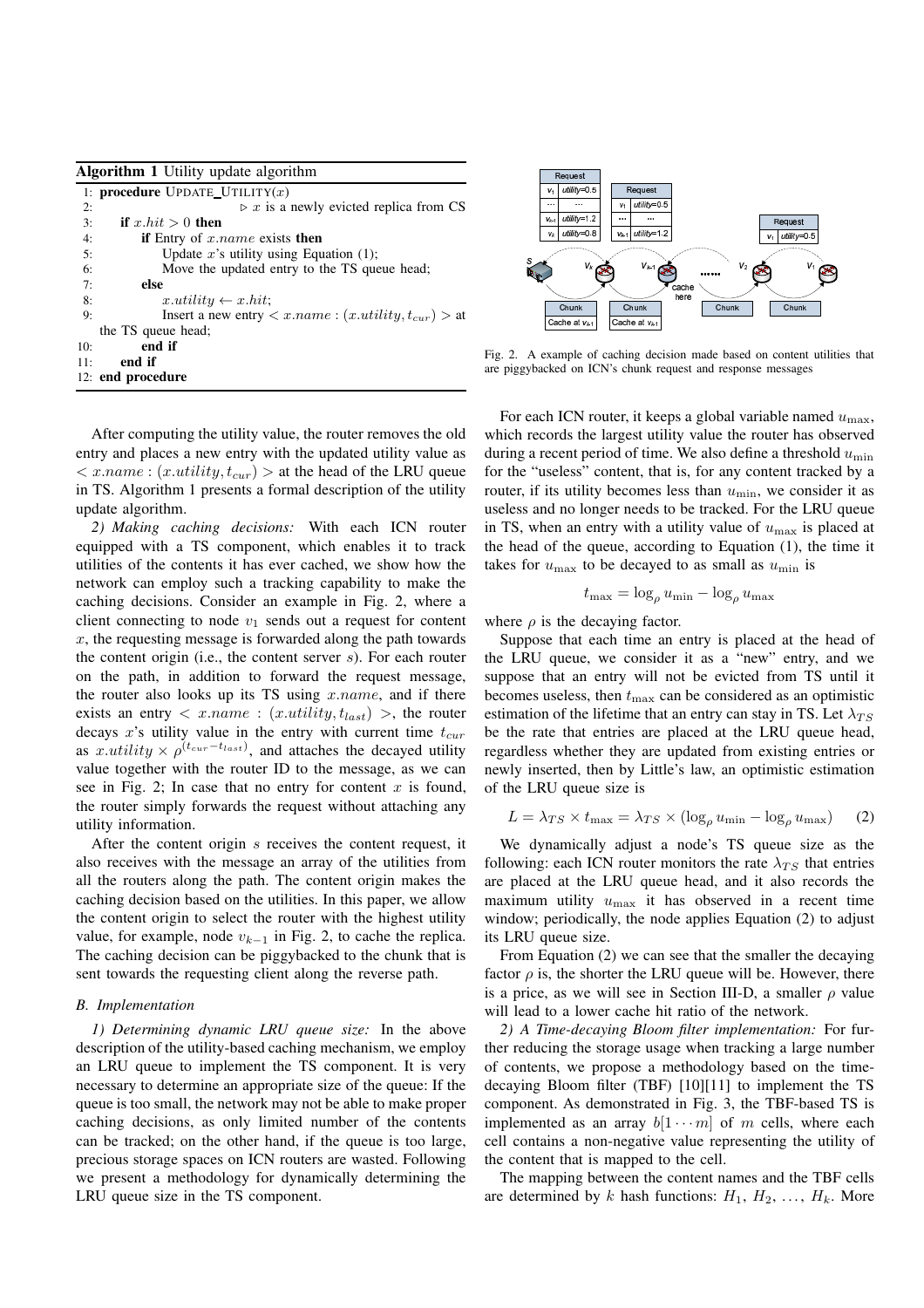

Fig. 3. Demonstration of a time-decaying Bloom filter for TS implementation

specifically, when a content  $x$ 's utility is inserted in TS, for all the cells with their indices as  $H_1(x.name), H_2(x.name), ...,$  $H_k(x.name)$ , their values will be set as the content's utility, that is, for  $i = 1, ..., k$ , we have  $b[H_i(x.name)] = x.utility$ . Moreover, a cell's value will be overwritten by a new content if the content has a different utility value and its name is hashed to the same cell. For example in Fig. 3,  $b[5]$  is first set by content  $x$  with its utility value 1.2, but when the Bloom filter is updated by another content y,  $b[5]$  is changed to 2.0, which is  $y$ 's utility value.

In our TBF-based TS, cells decay over time. After each time interval, a cell's value is decayed with the decaying factor  $\rho$  ( $0 < \rho < 1$ ), that is, for  $\forall j$ ,  $b[j]$  is decayed to as  $b[j] \leftarrow \rho \times b[j]$ . Moreover, when a cell's value becomes less that  $u_{\text{min}}$ , which is the "useless" threshold, it is cleared to zero. For example in Fig. 3, after the decaying, cell  $b[4]$  is cleared. Finally, to query a content's utility in the TBF-based TS, we use the minimum value of all the cells that the content is mapped to. That is, for content  $x$ , the TBF-based TS returns its utility value as  $x.utility = \min_{i=1,\dots,k} (b[H_i(x.name)]).$ 

There are two errors that could be introduced by TBF. One is the Bloom filter's inherent false positive error, that is, the TBF may return a non-zero utility for a content that is not tracked by TS. The other error is that the queried utility value may be smaller than the real one, as we use the minimum value among all the cells to return the query. We will discuss the influence of the TBF errors in Section III-E.

*3) Overhead discussion:* We analyze the storage and communication overheads that are incurred by our proposed caching mechanism on routers.

**Storage overhead** We first look at the TS implementation based on the dynamic LRU queue. According to [12], for the LRU-based TS, its hash table would consume 136n bits, where  $n$  is the number of the entries in TS, and if we use 16 bits to represent a utility value, and 32 bits for storing the latest update time, then the total memory space required is  $Mem_{LRU-TS} = (136 + 16 + 32)n = 184n$  bits. Considering a typical chunk size of  $10K$  bytes [9], we can see that the storage overhead for tracking a content is  $\frac{184}{8 \times 10K} \approx 0.22\%$  of the cost for caching it; and if we implement the TS component on a 16M SRAM chip, a single chip is capable to track the content chunks of a total size of 6.96 gigabytes.

We then show that the storage overhead can be further reduced with a TBF-based implementation. Note that in TBF, the memory required for tracking  $n$  contents is

 $Mem_{TBF-TS} = -16 \frac{n \ln p_{fp}}{(\ln 2)^2} \approx -33.3(\ln p_{fp})n$  bits, where  $p_{fp}$  is the Bloom filter's false positive probability [10]. Comparing with  $Mem_{LRU-TS}$ , we can see that, as long as  $p_{fp}$  is larger than 0.4%, the TBF-based TS implementation would be more storage-efficient with  $Mem_{TBF-TS} \le Mem_{LRU-TS}$ .

**Communication overhead** By piggybacking on ICN's content request and response messages, our proposed caching mechanism incurs additional communication overheads. For example, if we use the MAC address as the router ID and use 16 bits for a utility value, then each router will attach at most 54 bits on the content request message. We believe the overhead is not significant for two reasons: First, it is reported that the Internet's averaged path length in terms of ASes is less than four and exhibit a decreasing trend [13]; Second, with the pervasively deployed in-network caching capacity, many contents can be served by routers, thus the distance between the content requester and the content provider will be significantly reduced on ICN.

#### III. PERFORMANCE EVALUATION

In this section, we evaluate the utility-based caching mechanism with simulation-based experiments. We employ realworld topologies of large ISPs in our evaluation, and compare our proposal with existing solutions of LCE [2], LCD [8], and TA [4] as introduced in Section I.

# *A. Simulation Setup*

In our simulation, we use the PoP-level topologies of two large ISPs: one is Cogent in Europe and North America, which we download its topology containing 180 nodes and 212 links from Topology Zoo [14]; the other ISP is ChinaNet, which has the largest commercial backbone network in China, and we obtain its topology containing 278 nodes and 908 links from [15]. Note that the two ISPs represent two types of Internet topologies. The ChinaNet topology is a typical small-world network with a heavy-tailed node degree distribution, and there exist a few "hub nodes" connecting many neighbors in the network; on the other hand, the Cogent network is much more regular than ChinaNet, exhibiting a less skewed node degree distribution.

For each emulated network in our simulation, we randomly select four nodes to connect to the content server clusters, thereby servers at each node serve one fourth of the entire content catalog. Each node in the network is connected by a large number of clients that request and consume contents all the time. We assume that averagely the clients at each node request five content chunks per second with a Poisson process.

We consider a catalog of as many as 500 million distinct content chunks on the ICN network, and assume that the content popularity follows a Mandelbrot-Zipf (MZipf) distribution [16], where the probability of the  $k^{th}$  most popular content being requested is

$$
p_k = \frac{1/(k+q)^s}{\sum_{i} 1/(i+q)^s}
$$
 (3)

here s is the model's skewness factor and  $q$  is referred to as the plateau factor. We denote the popularity model as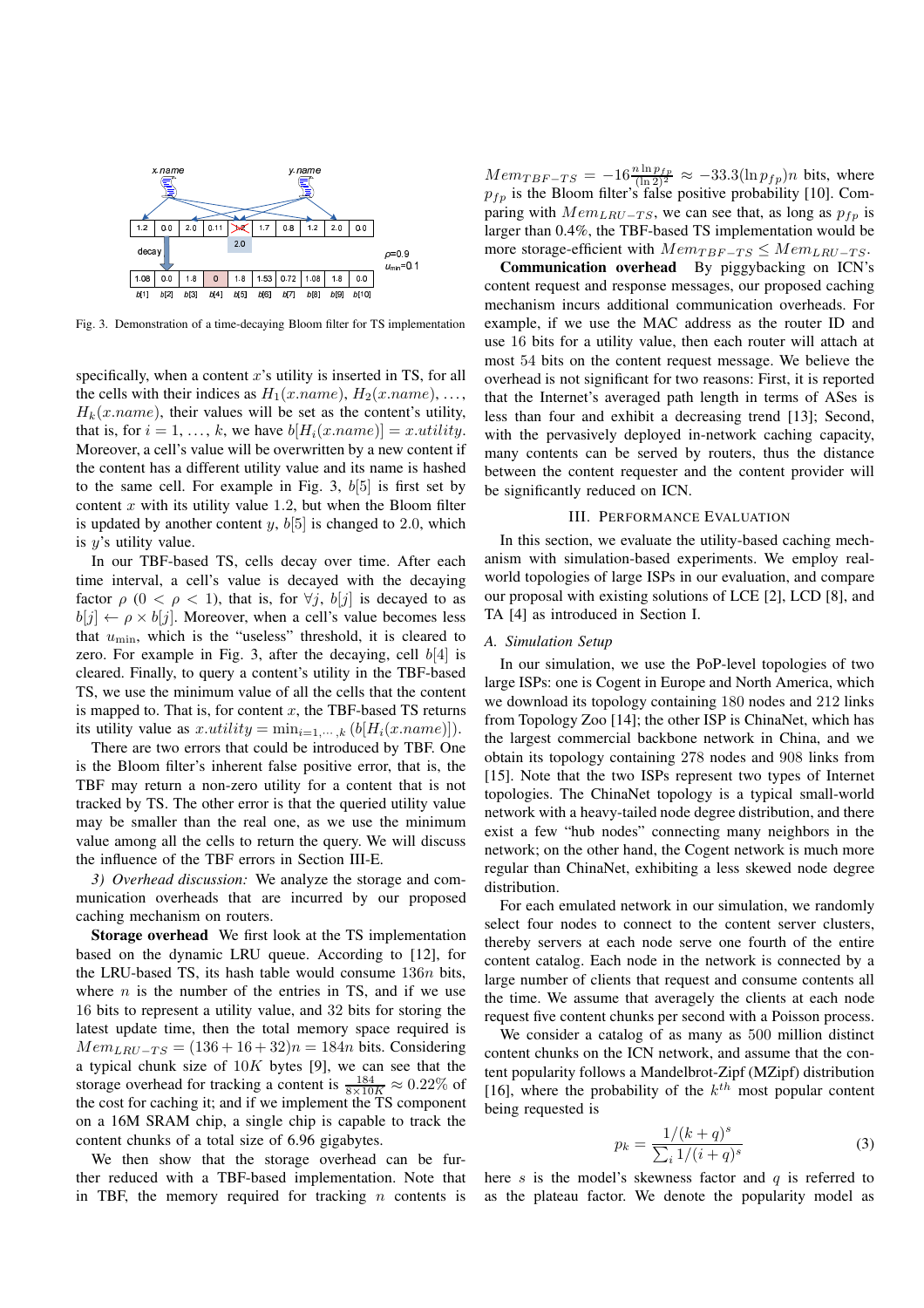$MZipf(s, q)$ . To name the contents, we employ the 100 million most popular domain names obtained from Alexa, and create 500 million distinct names from them<sup>1</sup>.

For an ICN network, most of its advantages are based on its in-network caching capacity, we therefore focus on the cache hit ratio in our evaluation. More specifically, for a caching mechanism under study, we consider its *performance gain*, which is defined as the cache hit ratio accomplished by the mechanism divided by the cache hit ratio achieved by the LCE strategy, as LCE is the default solution in the original CCN proposal [2]. We assume routers apply LRU as the eviction policy in CS. For the parameters used in the utility-based caching mechanism, we let  $\rho = 0.95$ ,  $\alpha = 0.6$ ,  $u_{min} = 0.1$ , and  $p_{fp} = 0.01$  if not otherwise specified.

#### *B. Impact of Content Popularity Model*

In our first experiment, we evaluate the performance of our proposed utility-based caching mechanism, engaging both the LRU-based and the TBF-based implementations (referred to as *LRU-TS* and *TBF-TS* respectively), and compare with the existing strategies of LCD [8] and the topology-aware (TA) approach [4]. We explore a wide range of popularity models by varying the MZip distribution's skewness parameter s from 0.8 to 1.3, and carry out the simulation on both Cogent and ChinaNet topologies.

In Fig. 4, we present performance gains of the different ICN caching solutions. From the figures we can make the following observations: First, all the approaches under evaluation, namely LRU-TS, TBF-TS, LCD, and TA, significantly outperform LCE with their performance gains larger than one, which conforms to the previous study [4] that better performance can be achieved by avoiding caching duplicated replicas. Second, LRU-TS and TBF-TS have higher performance gains than LCD and TA under all the popularity models, and LCD outperforms TA in most cases; in fact, only under the small-world ChinaNet topology, TA starts to outperform LCD when the contents' popularity is skewed enough  $(s > 1.2)$ ; however, under this case, there is actually little differences among the four schemes, as all of them can easily identify the popular contents. Finally, we find that LRU-TS is slightly better than TBF-TS under all the circumstances, which can be explained with the errors that are introduced by the Bloom filter.

# *C. Impact of Content Popularity Dynamics*

In the previous experiment, we assume that a content's popularity is static, that is, when the content is assigned with a popularity, it will never change. However, in real world, a content's popularity will change over time. In this experiment, we consider a dynamic popularity scenario. More specifically, for each content, say the  $k^{th}$  content, we define its *accumulative popularity* as  $A_k = \sum_{i=1}^k p_i$ , where  $p_i$  is the content's popularity defined in Equation (3). In our experiment, in every 60 seconds, we randomly select a number of content pairs,



Fig. 4. Performance comparison of different caching solutions under the Cogent and ChineNet topologies

where in each pair, one content has its accumulative popularity in the range of  $(0, 0.5)$  and the other has its accumulative popularity in  $(0.5, 1)$ , and we switch the popularities of the two contents.

In Fig. 5, we present performances of different en-route caching solutions of LCD, TA, LRU-TS and TBF-TS under the popularity dynamics. For each plot on the figure, its x-axis is the ratio of the contents with their popularities changed in the entire content catalog, and the y-axis is the performance gain. From the figure one can see that the dynamics of the content popularity can considerably influence the network's performance, as the performance gains of all the caching schemes degrade when the dynamic ratio becomes larger. In addition, we find that our proposed utility-based caching schemes of LRU-TS and TBF-TS can better handle the popularity dynamics, while TA has the worst performance. The better performances of our solutions can be explained with Equation (1), in which a content's utility decays over time, but can be updated by a newly evicted replica, so as to be adaptive to the content's recent popularity.

#### *D. Evaluating Dynamic Queue Size in LRU-TS*

In Section II-B, we present a methodology for dynamically determining the LRU queue size for the LRU-based TS implementation. In this experiment, we examine the effectiveness of this methodology, and compare it with the approach that each router in the ICN network maintains a fixed-sized LRU queue in its TS component.

In Fig. 6, we plot the performances of the utility-based caching mechanisms using two different decaying factor ρ values, and we employ both the dynamic-sized LRU queue and the fixed-sized queue in the LRU-based TS implementation under different  $\rho$  values. Note that for the dynamic-sized LRU queue, we have only one plot on the figure, whose x-axis is the averaged queue size as determined by Equation (2) for all the nodes within the network; while for the fixed-sized approach, we vary the queue size from 50 to 400 entries, and plot the performance gains. From the figure, we can see that under the approach with the fixed-sized LRU queue, when the queue is small, increasing its size can improve the network's performance, but when the queue is large enough, further expanding it barely helps. Moreover, for our proposed methodology with the dynamic-sized LRU queue, the network

<sup>1</sup>For example, for the name "google.com", we create five names as "1.google.com", . . . , "5.google.com".